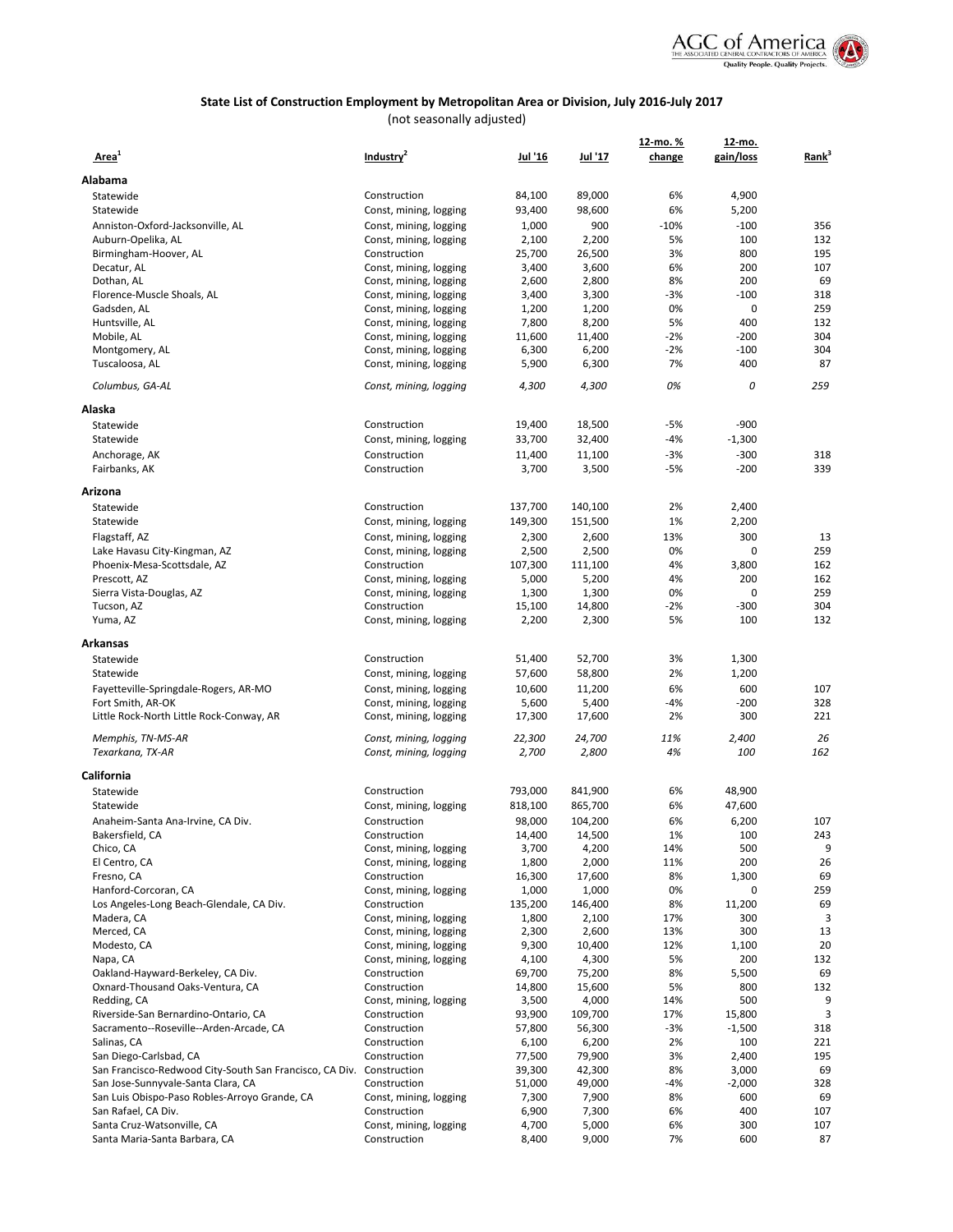| Area <sup>1</sup>                                      | Industry <sup>2</sup>                            | Jul '16          | <u>Jul '17</u>   | 12-mo. %<br>change | 12-mo.<br>gain/loss | Rank <sup>3</sup> |
|--------------------------------------------------------|--------------------------------------------------|------------------|------------------|--------------------|---------------------|-------------------|
|                                                        |                                                  |                  |                  |                    |                     |                   |
| Santa Rosa, CA                                         | Construction                                     | 13,000           | 13,800           | 6%                 | 800                 | 107               |
| Stockton-Lodi, CA<br>Vallejo-Fairfield, CA             | Construction<br>Construction                     | 11,500<br>10,000 | 12,900<br>10,200 | 12%<br>2%          | 1,400<br>200        | 20<br>221         |
| Visalia-Porterville, CA                                |                                                  | 5,500            | 6,100            | 11%                | 600                 | 26                |
| Yuba City, CA                                          | Const, mining, logging<br>Const, mining, logging | 2,500            | 2,600            | 4%                 | 100                 | 162               |
|                                                        |                                                  |                  |                  |                    |                     |                   |
| Colorado<br>Statewide                                  | Construction                                     | 160,800          | 162,300          | 1%                 | 1,500               |                   |
| Statewide                                              |                                                  |                  |                  | 1%                 | 900                 |                   |
|                                                        | Const, mining, logging                           | 183,700          | 184,600          |                    |                     |                   |
| Boulder, CO                                            | Const, mining, logging                           | 5,700            | 5,900            | 4%<br>6%           | 200<br>1,000        | 162<br>107        |
| Colorado Springs, CO<br>Denver-Aurora-Lakewood, CO     | Const, mining, logging<br>Const, mining, logging | 16,300<br>99,500 | 17,300<br>99,400 | $-0.1%$            | $-100$              | 300               |
| Fort Collins, CO                                       | Const, mining, logging                           | 11,500           | 12,700           | 10%                | 1,200               | 38                |
| Grand Junction, CO                                     | Const, mining, logging                           | 5,800            | 5,600            | $-3%$              | $-200$              | 318               |
| Greeley, CO                                            | Const, mining, logging                           | 14,700           | 16,300           | 11%                | 1,600               | 26                |
| Pueblo, CO                                             | Const, mining, logging                           | 3,400            | 3,600            | 6%                 | 200                 | 107               |
| Connecticut                                            |                                                  |                  |                  |                    |                     |                   |
| Statewide                                              | Construction                                     | 62,300           | 62,900           | 1%                 | 600                 |                   |
| Statewide                                              | Const, mining, logging                           | 62,900           | 63,500           | 1%                 | 600                 |                   |
| Bridgeport-Stamford-Norwalk, CT NECTA                  | Const, mining, logging                           | 13,000           | 13,000           | 0%                 | 0                   | 259               |
| Hartford-West Hartford-East Hartford, CT NECTA         | Const, mining, logging                           | 21,800           | 22,700           | 4%                 | 900                 | 162               |
| New Haven, CT NECTA                                    | Const, mining, logging                           | 11,400           | 11,700           | 3%                 | 300                 | 195               |
| Norwich-New London-Westerly, CT-RI NECTA               | Const, mining, logging                           | 4,400            | 4,500            | 2%                 | 100                 | 221               |
| Waterbury, CT NECTA                                    | Const, mining, logging                           | 2,800            | 2,700            | -4%                | $-100$              | 328               |
| Springfield, MA-CT NECTA                               | Const, mining, logging                           | 11,900           | 13,100           | 10%                | 1,200               | 38                |
| Worcester, MA-CT NECTA                                 | Const, mining, logging                           | 11,200           | 11,900           | 6%                 | 700                 | 107               |
| Delaware                                               |                                                  |                  |                  |                    |                     |                   |
| Statewide                                              | Const, mining, logging                           | 21,400           | 22,100           | 3%                 | 700                 |                   |
| Dover, DE                                              | Const, mining, logging                           | 2,600            | 2,600            | 0%                 | 0                   | 259               |
| Wilmington, DE-MD-NJ Div.                              | Const, mining, logging                           | 17,000           | 17,500           | 3%                 | 500                 | 195               |
| Salisbury, MD-DE                                       | Const, mining, logging                           | 8,500            | 8,700            | 2%                 | 200                 | 221               |
| District of Columbia                                   |                                                  |                  |                  |                    |                     |                   |
| Washington, DC                                         | Const, mining, logging                           | 14,700           | 15,000           | 2%                 | 300                 | 221               |
| Florida                                                |                                                  |                  |                  |                    |                     |                   |
| Statewide                                              | Construction                                     | 477,800          | 514,400          | 8%                 | 36,600              |                   |
| Statewide                                              | Const, mining, logging                           | 483,500          | 520,200          | 8%                 | 36,700              |                   |
| Cape Coral-Fort Myers, FL                              | Const, mining, logging                           | 26,000           | 26,800           | 3%                 | 800                 | 195               |
| Crestview-Fort Walton Beach-Destin, FL                 | Const, mining, logging                           | 6,500            | 6,500            | 0%                 | $\mathbf 0$         | 259               |
| Deltona-Daytona Beach-Ormond Beach, FL                 | Const, mining, logging                           | 12,200           | 13,300           | 9%                 | 1,100               | 55                |
| Fort Lauderdale-Pompano Beach-Deerfield Beach, FL Div. | Construction                                     | 44,000           | 48,400           | 10%                | 4,400               | 38                |
| Gainesville, FL                                        | Const, mining, logging                           | 5,200            | 5,500            | 6%                 | 300                 | 107               |
| Jacksonville, FL                                       | Construction                                     | 39,500           | 40,400           | 2%                 | 900                 | 221               |
| Lakeland-Winter Haven, FL                              | Const, mining, logging                           | 12,700           | 13,200           | 4%                 | 500                 | 162               |
| Miami-Miami Beach-Kendall, FL Div.                     | Construction                                     | 44,700           | 43,800           | $-2%$              | $-900$              | 304               |
| Naples-Immokalee-Marco Island, FL                      | Const, mining, logging                           | 15,000           | 16,500           | 10%                | 1,500               | 38                |
| North Port-Sarasota-Bradenton, FL                      | Const, mining, logging                           | 21,900           | 23,600           | 8%                 | 1,700               | 69                |
| Ocala, FL                                              | Const, mining, logging                           | 7,000            | 7,700            | 10%                | 700                 | 38                |
| Orlando-Kissimmee-Sanford, FL                          | Construction                                     | 68,600           | 75,200           | 10%                | 6,600               | 38                |
| Palm Bay-Melbourne-Titusville, FL                      | Const, mining, logging                           | 12,800<br>4,900  | 14,500<br>5,400  | 13%<br>10%         | 1,700<br>500        | 13<br>38          |
| Panama City, FL<br>Pensacola-Ferry Pass-Brent, FL      | Const, mining, logging<br>Const, mining, logging | 10,800           | 11,100           | 3%                 | 300                 | 195               |
| Port St. Lucie, FL                                     | Const, mining, logging                           | 9,900            | 10,300           | 4%                 | 400                 | 162               |
| Punta Gorda, FL                                        | Const, mining, logging                           | 3,900            | 4,400            | 13%                | 500                 | 13                |
| Sebastian-Vero Beach, FL                               | Const, mining, logging                           | 3,800            | 4,000            | 5%                 | 200                 | 132               |
| Tallahassee, FL                                        | Const, mining, logging                           | 7,700            | 8,000            | 4%                 | 300                 | 162               |
| Tampa-St. Petersburg-Clearwater, FL                    | Construction                                     | 70,400           | 76,800           | 9%                 | 6,400               | 55                |
| West Palm Beach-Boca Raton-Delray Beach, FL Div.       | Construction                                     | 34,600           | 37,800           | 9%                 | 3,200               | 55                |
| Georgia                                                |                                                  |                  |                  |                    |                     |                   |
| Statewide                                              | Construction                                     | 179,900          | 178,800          | $-1%$              | $-1,100$            |                   |
| Statewide                                              | Const, mining, logging                           | 189,300          | 189,300          | 0%                 | 0                   |                   |
| Atlanta-Sandy Springs-Roswell, GA                      | Construction                                     | 117,800          | 121,900          | 3%                 | 4,100               | 195               |
| Augusta-Richmond County, GA-SC                         | Const, mining, logging                           | 11,900           | 12,000           | 1%                 | 100                 | 243               |
| Columbus, GA-AL                                        | Const, mining, logging                           | 4,300            | 4,300            | 0%                 | 0                   | 259               |
| Savannah, GA                                           | Const, mining, logging                           | 7,100            | 7,300            | 3%                 | 200                 | 195               |
| Chattanooga, TN-GA                                     | Const, mining, logging                           | 10,200           | 10,400           | 2%                 | 200                 | 221               |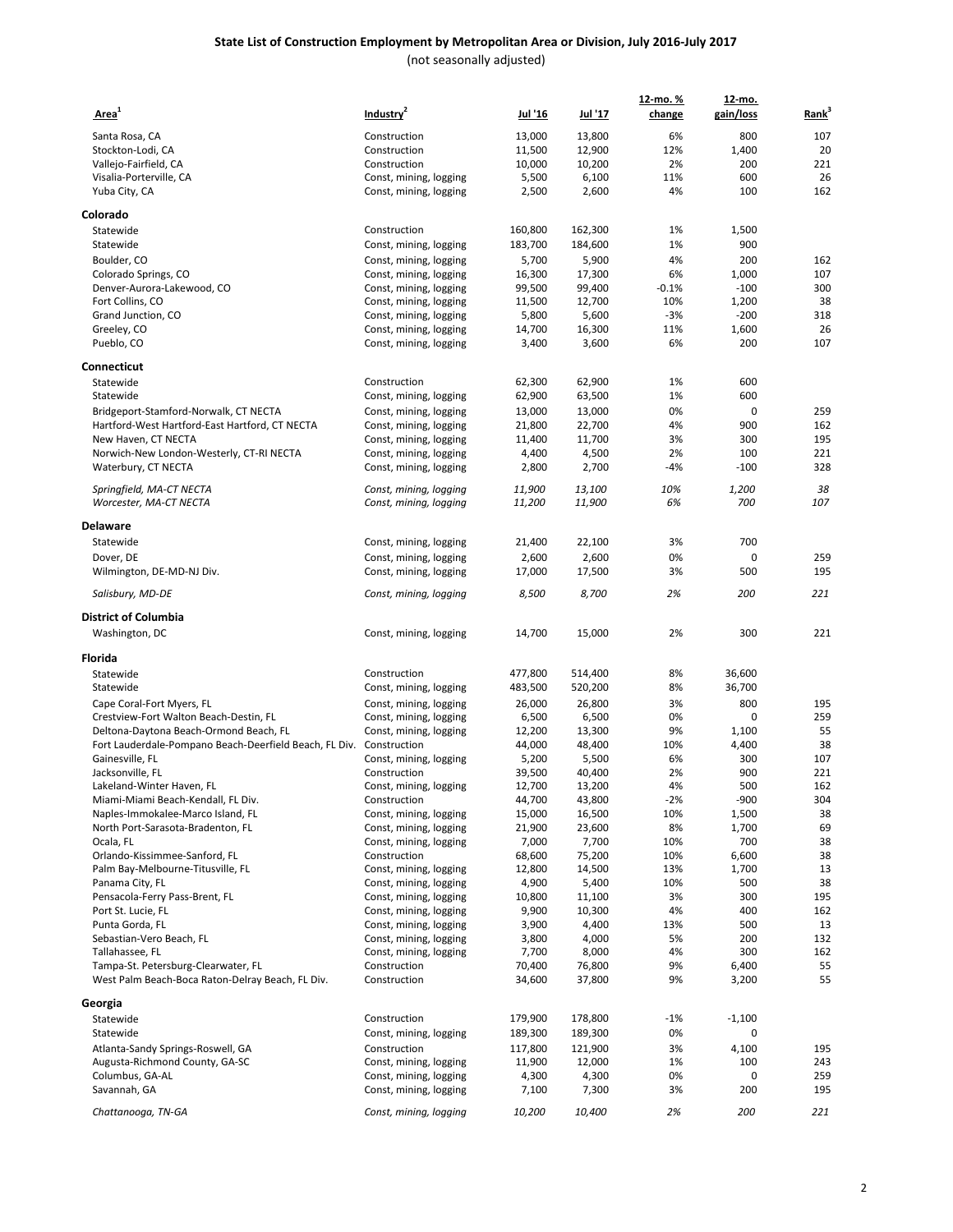#### **State List of Construction Employment by Metropolitan Area or Division, July 2016-July 2017** (not seasonally adjusted)

| Area <sup>-</sup>                                  | Industry <sup>2</sup>                            | Jul '16          | <u>Jul '17</u>   | 12-mo. %<br>change | 12-mo.<br>gain/loss | Rank <sup>3</sup> |
|----------------------------------------------------|--------------------------------------------------|------------------|------------------|--------------------|---------------------|-------------------|
| Hawaii                                             |                                                  |                  |                  |                    |                     |                   |
| Statewide                                          | Const, mining, logging                           | 38,400           | 37,200           | -3%                | $-1,200$            |                   |
| Kahului-Wailuku-Lahaina, HI                        |                                                  |                  |                  |                    |                     |                   |
| Urban Honolulu, HI                                 | Const, mining, logging<br>Const, mining, logging | 4,000<br>28,600  | 4,200<br>27,400  | 5%<br>-4%          | 200<br>$-1,200$     | 132<br>328        |
|                                                    |                                                  |                  |                  |                    |                     |                   |
| Idaho                                              |                                                  |                  |                  |                    |                     |                   |
| Statewide                                          | Construction                                     | 44,600           | 46,600           | 4%                 | 2,000               |                   |
| Statewide                                          | Const, mining, logging                           | 48,800           | 50,600           | 4%                 | 1,800               |                   |
| Boise City, ID                                     | Const, mining, logging                           | 21,100           | 21,700           | 3%                 | 600                 | 195               |
| Coeur d'Alene, ID                                  | Construction                                     | 5,100            | 5,400            | 6%                 | 300                 | 107               |
| Idaho Falls, ID<br>Lewiston, ID-WA                 | Const, mining, logging<br>Construction           | 4,000<br>1,500   | 4,200<br>1,800   | 5%<br>20%          | 200<br>300          | 132<br>2          |
| Pocatello, ID                                      | Const, mining, logging                           | 1,800            | 2,000            | 11%                | 200                 | 26                |
|                                                    |                                                  |                  |                  |                    |                     |                   |
| Logan, UT-ID                                       | Const, mining, logging                           | 2,900            | 3,000            | 3%                 | 100                 | 195               |
| <b>Illinois</b>                                    |                                                  |                  |                  |                    |                     |                   |
| Statewide                                          | Construction                                     | 232,700          | 231,100          | $-1%$              | $-1,600$            |                   |
| Statewide                                          | Const, mining, logging                           | 240,700          | 239,500          | $-1%$              | $-1,200$            |                   |
| Bloomington, IL                                    | Const, mining, logging                           | 3,100            | 3,400            | 10%                | 300                 | 38                |
| Champaign-Urbana, IL                               | Const, mining, logging                           | 3,800            | 3,900            | 3%                 | 100                 | 195               |
| Chicago-Naperville-Arlington Heights, IL Div.      | Construction                                     | 182,100          | 182,200          | 0.1%               | 100                 | 257               |
| Danville, IL                                       | Const, mining, logging                           | 600              | 500              | -17%               | $-100$              | 357               |
| Davenport-Moline-Rock Island, IA-IL                | Const, mining, logging                           | 9,700            | 10,400           | 7%                 | 700                 | 87                |
| Decatur, IL                                        | Const, mining, logging<br>Construction           | 3,200<br>137,100 | 3,300<br>135,400 | 3%<br>$-1%$        | 100<br>$-1,700$     | 195<br>301        |
| Elgin, IL Div.<br>Kankakee, IL                     | Const, mining, logging                           | 1,400            | 1,600            | 14%                | 200                 | 9                 |
| Lake County-Kenosha County, IL-WI Div.             | Construction                                     | 14,900           | 15,100           | 1%                 | 200                 | 243               |
| Peoria, IL                                         | Const, mining, logging                           | 8,400            | 8,700            | 4%                 | 300                 | 162               |
| Rockford, IL                                       | Const, mining, logging                           | 5,400            | 5,400            | 0%                 | 0                   | 259               |
| Springfield, IL                                    | Const, mining, logging                           | 4,600            | 5,200            | 13%                | 600                 | 13                |
| St. Louis, MO-IL                                   | Const, mining, logging                           | 68,100           | 68,200           | 0.1%               | 100                 | 257               |
| Indiana                                            |                                                  |                  |                  |                    |                     |                   |
| Statewide                                          | Construction                                     | 138,200          | 146,100          | 6%                 | 7,900               |                   |
| Statewide                                          | Const, mining, logging                           | 144,500          | 152,500          | 6%                 | 8,000               |                   |
| Bloomington, IN                                    | Const, mining, logging                           | 2,900            | 3,100            | 7%                 | 200                 | 87                |
| Columbus, IN                                       | Const, mining, logging                           | 1,700            | 1,800            | 6%                 | 100                 | 107               |
| Elkhart-Goshen, IN                                 | Const, mining, logging                           | 3,300            | 3,300            | 0%                 | 0                   | 259               |
| Evansville, IN-KY                                  | Const, mining, logging                           | 9,900            | 11,100           | 12%                | 1,200               | 20                |
| Fort Wayne, IN                                     | Const, mining, logging                           | 10,900           | 11,400           | 5%                 | 500                 | 132               |
| Gary, IN Div.                                      | Construction                                     | 16,500           | 18,400           | 12%                | 1,900               | 20                |
| Indianapolis-Carmel-Anderson, IN<br>Kokomo, IN     | Construction<br>Const, mining, logging           | 51,200<br>1,100  | 54,100<br>1,200  | 6%<br>9%           | 2,900<br>100        | 107<br>55         |
| Lafayette-West Lafayette, IN                       | Const, mining, logging                           | 3,600            | 4,000            | 11%                | 400                 | 26                |
| Michigan City-La Porte, IN                         | Const, mining, logging                           | 2,100            | 2,100            | 0%                 | 0                   | 259               |
| Muncie, IN                                         | Const, mining, logging                           | 1,700            | 1,700            | 0%                 | $\mathbf 0$         | 259               |
| South Bend-Mishawaka, IN-MI                        | Const, mining, logging                           | 5,900            | 6,200            | 5%                 | 300                 | 132               |
| Terre Haute, IN                                    | Const, mining, logging                           | 3,600            | 3,700            | 3%                 | 100                 | 195               |
| Cincinnati, OH-KY-IN                               | Const, mining, logging                           | 47,100           | 48,500           | 3%                 | <i>1,400</i>        | 195               |
| Louisville/Jefferson County, KY-IN                 | Const, mining, logging                           | 29,200           | 31,100           | 7%                 | <i>1,900</i>        | 87                |
|                                                    |                                                  |                  |                  |                    |                     |                   |
| lowa                                               |                                                  |                  |                  |                    |                     |                   |
| Statewide                                          | Construction                                     | 87,600           | 83,700           | -4%                | $-3,900$            |                   |
| Statewide                                          | Const, mining, logging                           | 90,100           | 86,400           | -4%                | $-3,700$            |                   |
| Cedar Rapids, IA<br>Des Moines-West Des Moines, IA | Const, mining, logging                           | 8,600            | 9,000            | 5%                 | 400                 | 132<br>26         |
|                                                    | Const, mining, logging                           | 21,300           | 23,600           | 11%                | 2,300               |                   |
| Davenport-Moline-Rock Island, IA-IL                | Const, mining, logging                           | 9,700            | 10,400           | 7%                 | 700                 | 87                |
| Omaha-Council Bluffs, NE-IA                        | Const, mining, logging                           | 28,000           | 30,000           | 7%                 | 2,000               | 87                |
| Kansas                                             |                                                  |                  |                  |                    |                     |                   |
| Statewide                                          | Construction                                     | 63,900           | 65,000           | 2%                 | 1,100               |                   |
| Statewide                                          | Const, mining, logging                           | 70,800           | 72,100           | 2%                 | 1,300               |                   |
| Kansas City, KS                                    | Const, mining, logging                           | 21,100           | 20,800           | $-1%$              | $-300$              | 301               |
| Topeka, KS                                         | Const, mining, logging                           | 6,300            | 6,800            | 8%                 | 500                 | 69                |
| Wichita, KS                                        | Const, mining, logging                           | 16,900           | 18,200           | 8%                 | 1,300               | 69                |
|                                                    |                                                  |                  |                  |                    |                     |                   |
| Kentucky                                           | Construction                                     | 80,200           | 83,600           | 4%                 |                     |                   |
| Statewide<br>Statewide                             | Const, mining, logging                           | 90,400           | 93,200           | 3%                 | 3,400<br>2,800      |                   |
| Bowling Green, KY                                  | Const, mining, logging                           | 3,700            | 3,800            | 3%                 | 100                 | 195               |
|                                                    |                                                  |                  |                  |                    |                     |                   |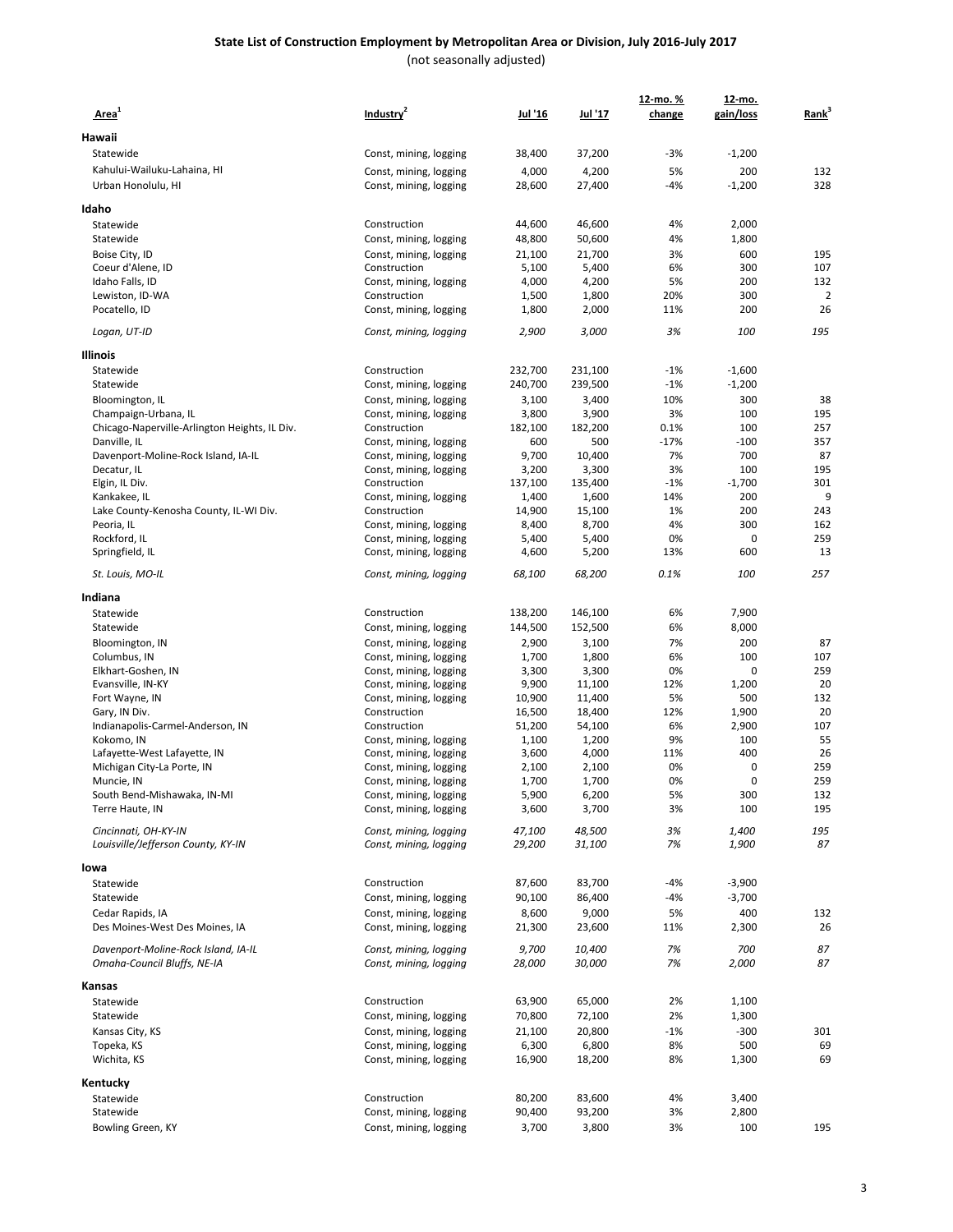| Area <sup>1</sup>                                                          | Industry <sup>2</sup>                  | Jul '16         | Jul '17         | 12-mo. %<br>change | <u>12-mo.</u><br>gain/loss | Rank <sup>3</sup> |
|----------------------------------------------------------------------------|----------------------------------------|-----------------|-----------------|--------------------|----------------------------|-------------------|
| Elizabethtown-Fort Knox, KY                                                | Const, mining, logging                 | 2,100           | 2,000           | $-5%$              | $-100$                     | 339               |
| Lexington-Fayette, KY                                                      | Const, mining, logging                 | 13,800          | 14,400          | 4%                 | 600                        | 162               |
| Louisville/Jefferson County, KY-IN                                         | Const, mining, logging                 | 29,200          | 31,100          | 7%                 | 1,900                      | 87                |
| Owensboro, KY                                                              | Const, mining, logging                 | 2,900           | 2,900           | 0%                 | 0                          | 259               |
| Clarksville, TN-KY                                                         | Const, mining, logging                 | 3,100           | 3,000           | -3%                | $-100$                     | 318               |
| Cincinnati, OH-KY-IN                                                       | Const, mining, logging                 | 47,100          | 48,500          | 3%                 | 1,400                      | 195               |
| Evansville, IN-KY                                                          | Const, mining, logging                 | 9,900           | 11,100          | 12%                | 1,200                      | 20                |
| Huntington-Ashland, WV-KY-OH                                               | Const, mining, logging                 | 8,100           | 7,600           | -6%                | $-500$                     | 346               |
| Louisiana                                                                  |                                        |                 |                 |                    |                            |                   |
| Statewide                                                                  | Construction                           | 142,500         | 156,100         | 10%                | 13,600                     |                   |
| Statewide                                                                  | Const, mining, logging                 | 180,500         | 191,400         | 6%                 | 10,900                     |                   |
| Baton Rouge, LA                                                            | Construction                           | 51,700          | 52,200          | 1%                 | 500                        | 243               |
| Houma-Thibodaux, LA                                                        | Construction                           | 4,500           | 4,800           | 7%                 | 300                        | 87                |
| Lafayette, LA                                                              | Construction                           | 10,100          | 9,700           | -4%                | $-400$                     | 328               |
| Lake Charles, LA                                                           | Construction                           | 20,700          | 25,000          | 21%                | 4,300                      | $\mathbf{1}$      |
| New Orleans-Metairie, LA                                                   | Construction                           | 29,800          | 31,100          | 4%                 | 1,300                      | 162               |
| Shreveport-Bossier City, LA                                                | Construction                           | 8,700           | 8,400           | $-3%$              | $-300$                     | 318               |
| Maine                                                                      |                                        |                 |                 |                    |                            |                   |
| Statewide                                                                  | Construction                           | 29,300          | 31,600          | 8%                 | 2,300                      |                   |
| Statewide                                                                  | Const, mining, logging                 | 31,700          | 34,100          | 8%                 | 2,400                      |                   |
| Bangor, ME NECTA                                                           | Construction                           | 3,200           | 3,200           | 0%                 | 0                          | 259               |
| Lewiston-Auburn, ME NECTA                                                  | Const, mining, logging                 | 2,700           | 2,800           | 4%                 | 100                        | 162               |
| Portland-South Portland, ME NECTA                                          | Const, mining, logging                 | 9,700           | 10,200          | 5%                 | 500                        | 132               |
| Dover-Durham, NH-ME NECTA                                                  | Const, mining, logging                 | 1,700           | 1,800           | 6%                 | 100                        | 107               |
| Portsmouth, NH-ME NECTA                                                    | Const, mining, logging                 | 2,500           | 2,700           | 8%                 | 200                        | 69                |
| Maryland                                                                   |                                        |                 |                 |                    |                            |                   |
| Statewide                                                                  | Construction                           | 165,200         | 170,300         | 3%                 | 5,100                      |                   |
| Statewide                                                                  | Const, mining, logging                 | 166,500         | 171,600         | 3%                 | 5,100                      |                   |
| Baltimore-Columbia-Towson, MD                                              | Const, mining, logging                 | 79,700          | 80,600          | 1%                 | 900                        | 243               |
| Calvert-Charles-Prince George's, MD                                        | Const, mining, logging                 | 36,600          | 37,100          | 1%                 | 500                        | 243               |
| Hagerstown-Martinsburg, MD-WV                                              | Const, mining, logging                 | 4,200           | 4,100           | $-2%$              | $-100$                     | 304               |
| Salisbury, MD-DE                                                           | Const, mining, logging                 | 8,500           | 8,700           | 2%                 | 200                        | 221               |
| Silver Spring-Frederick-Rockville, MD Div.                                 | Const, mining, logging                 | 34,300          | 36,700          | 7%                 | 2,400                      | 87                |
| Wilmington, DE-MD-NJ Div.                                                  | Const, mining, logging                 | 17,000          | 17,500          | 3%                 | 500                        | 195               |
| Massachusetts                                                              |                                        |                 |                 |                    |                            |                   |
| Statewide                                                                  | Construction                           | 154,100         | 159,400         | 3%                 | 5,300                      |                   |
| Statewide                                                                  | Const, mining, logging                 | 155,200         | 160,600         | 3%                 | 5,400                      |                   |
| Barnstable Town, MA NECTA                                                  | Const, mining, logging                 | 6,500           | 7,100           | 9%                 | 600                        | 55                |
| Boston-Cambridge-Newton, MA NECTA Div.                                     | Const, mining, logging                 | 69,800          | 68,000          | $-3%$              | $-1,800$                   | 318               |
| Brockton-Bridgewater-Easton, MA NECTA Div.                                 | Const, mining, logging                 | 5,100           | 5,700           | 12%                | 600                        | 20                |
| Framingham, MA NECTA Div.                                                  | Const, mining, logging                 | 9,500           | 10,000          | 5%                 | 500                        | 132               |
| Haverhill-Newburyport-Amesbury Town, MA-NH NECTA Di Const, mining, logging |                                        | 4,900           | 5,200           | 6%                 | 300                        | 107               |
| Lawrence-Methuen Town-Salem, MA-NH NECTA Div.                              | Const, mining, logging                 | 3,000           | 3,200           | 7%                 | 200                        | 87                |
| Leominster-Gardner, MA NECTA                                               | Const, mining, logging                 | 2,200           | 2,400           | 9%                 | 200                        | 55                |
| Lowell-Billerica-Chelmsford, MA-NH NECTA Div.                              | Const, mining, logging                 | 9,000           | 10,000          | 11%                | 1,000                      | 26                |
| Lynn-Saugus-Marblehead, MA NECTA Div.                                      | Const, mining, logging                 | 1,500           | 1,700           | 13%                | 200                        | 13                |
| New Bedford, MA NECTA                                                      | Const, mining, logging                 | 2,700           | 2,800           | 4%                 | 100                        | 162               |
| Peabody-Salem-Beverly, MA NECTA Div.                                       | Const, mining, logging                 | 3,100           | 3,400           | 10%                | 300                        | 38                |
| Pittsfield, MA NECTA                                                       | Const, mining, logging                 | 2,200           | 2,300           | 5%                 | 100                        | 132               |
| Springfield, MA-CT NECTA                                                   | Const, mining, logging                 | 11,900          | 13,100          | 10%                | 1,200                      | 38                |
| Taunton-Middleborough-Norton, MA NECTA Div.                                | Const, mining, logging                 | 3,300           | 3,500           | 6%                 | 200                        | 107               |
| Worcester, MA-CT NECTA                                                     | Const, mining, logging                 | 11,200          | 11,900          | 6%                 | 700                        | 107               |
| Nashua, NH-MA NECTA Div.<br>Providence-Warwick, RI-MA NECTA                | Const, mining, logging<br>Construction | 5,400<br>24,500 | 5,800<br>26,700 | 7%<br>9%           | 400<br>2,200               | 87<br>55          |
| Michigan                                                                   |                                        |                 |                 |                    |                            |                   |
| Statewide                                                                  | Construction                           | 165,600         | 173,200         | 5%                 | 7,600                      |                   |
| Statewide                                                                  | Const, mining, logging                 | 173,000         | 181,000         | 5%                 | 8,000                      |                   |
| Ann Arbor, MI                                                              | Const, mining, logging                 | 4,300           | 4,400           | 2%                 | 100                        | 221               |
| Battle Creek, MI                                                           | Const, mining, logging                 | 1,700           | 1,700           | 0%                 | 0                          | 259               |
| Bay City, MI                                                               | Const, mining, logging                 | 1,100           | 1,100           | 0%                 | 0                          | 259               |
| Detroit-Dearborn-Livonia, MI Div.                                          | Const, mining, logging                 | 22,200          | 25,400          | 14%                | 3,200                      | 9                 |
| Flint, MI                                                                  | Const, mining, logging                 | 5,000           | 5,600           | 12%                | 600                        | 20                |
| Grand Rapids-Wyoming, MI                                                   | Const, mining, logging                 | 23,600          | 25,800          | 9%                 | 2,200                      | 55                |
| Jackson, MI                                                                | Const, mining, logging                 | 2,000           | 2,100           | 5%                 | 100                        | 132               |
| Kalamazoo-Portage, MI                                                      | Const, mining, logging                 | 6,200           | 6,700           | 8%                 | 500                        | 69                |
| Lansing-East Lansing, MI                                                   | Const, mining, logging                 | 7,700           | 8,200           | 6%                 | 500                        | 107               |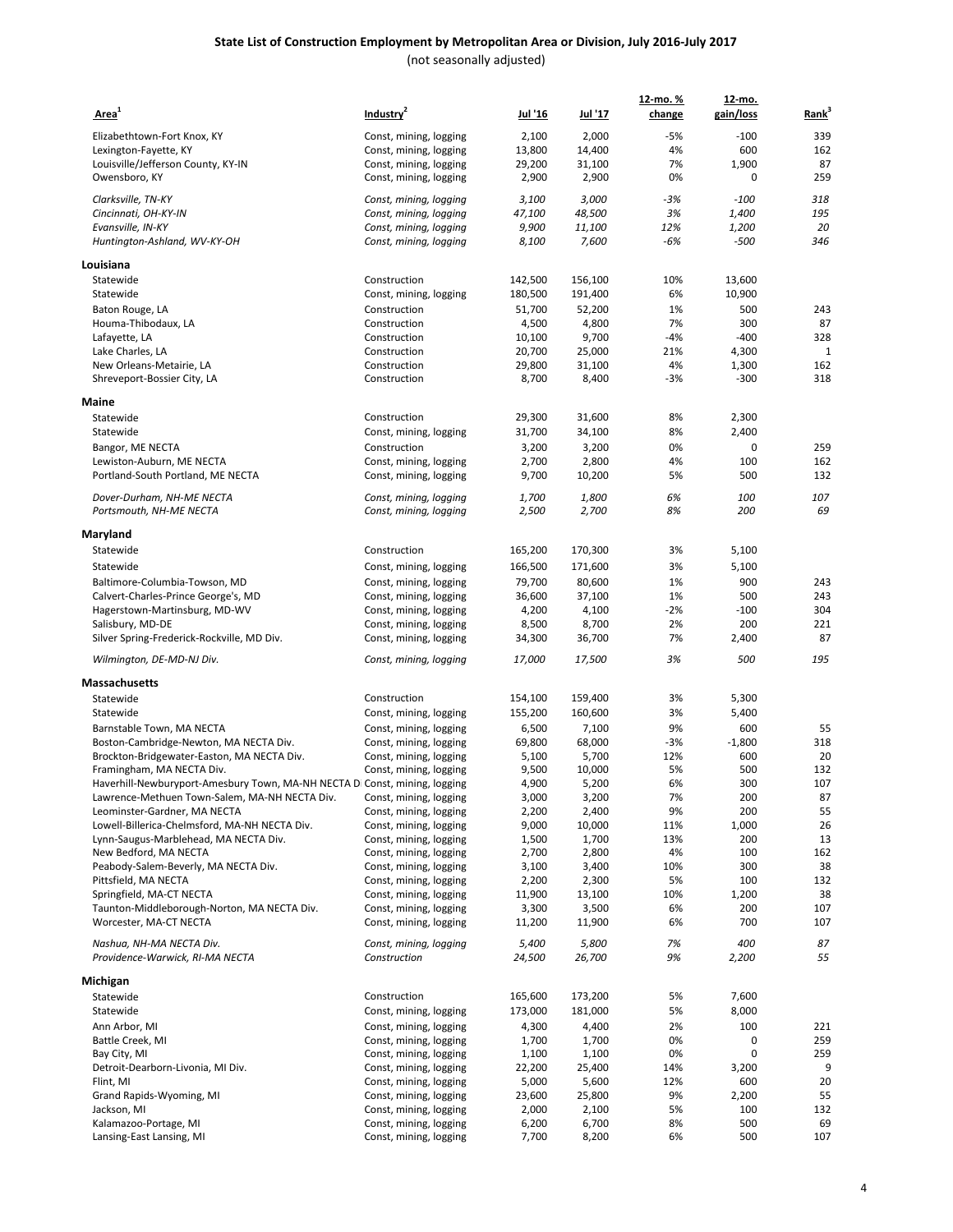| Area <sup>1</sup>                                                          | Industry <sup>2</sup>                            | Jul '16          | <u>Jul '17</u>   | 12-mo.%<br>change | 12-mo.<br>gain/loss | $Rank3$ |
|----------------------------------------------------------------------------|--------------------------------------------------|------------------|------------------|-------------------|---------------------|---------|
| Monroe, MI                                                                 | Const, mining, logging                           | 2,100            | 2,000            | $-5%$             | $-100$              | 339     |
| Muskegon, MI                                                               |                                                  | 2,200            | 2,200            | 0%                | 0                   | 259     |
| Niles-Benton Harbor, MI                                                    | Const, mining, logging<br>Const, mining, logging | 2,000            | 2,100            | 5%                | 100                 | 132     |
| Saginaw, MI                                                                | Const, mining, logging                           | 3,100            | 3,200            | 3%                | 100                 | 195     |
| Warren-Troy-Farmington Hills, MI Div.                                      | Const, mining, logging                           | 50,900           | 54,100           | 6%                | 3,200               | 107     |
| South Bend-Mishawaka, IN-MI                                                | Const, mining, logging                           | 5,900            | 6,200            | 5%                | 300                 | 132     |
| Minnesota                                                                  |                                                  |                  |                  |                   |                     |         |
| Statewide                                                                  | Construction                                     | 129,800          | 137,400          | 6%                | 7,600               |         |
| Statewide                                                                  | Const, mining, logging                           | 136,400          | 144,800          | 6%                | 8,400               |         |
| Duluth, MN-WI                                                              | Const, mining, logging                           | 9,900            | 10,900           | 10%               | 1,000               | 38      |
| Minneapolis-St. Paul-Bloomington, MN-WI                                    | Const, mining, logging                           | 85,300           | 89,800           | 5%                | 4,500               | 132     |
| Rochester, MN                                                              | Const, mining, logging                           | 5,000            | 5,100            | 2%                | 100                 | 221     |
| St. Cloud, MN                                                              | Const, mining, logging                           | 7,300            | 8,100            | 11%               | 800                 | 26      |
| Fargo, ND-MN                                                               | Const, mining, logging                           | 10,500           | 11,000           | 5%                | 500                 | 132     |
| Grand Forks, ND-MN                                                         | Const, mining, logging                           | 4,900            | 3,800            | $-22%$            | $-1,100$            | 358     |
| La Crosse-Onalaska, WI-MN                                                  | Const, mining, logging                           | 3,000            | 3,200            | 7%                | 200                 | 87      |
| Mississippi                                                                |                                                  |                  |                  |                   |                     |         |
| Statewide                                                                  | Construction                                     | 44,400           | 42,300           | $-5%$             | $-2,100$            |         |
| Statewide                                                                  | Const, mining, logging                           | 51,100           | 49,200           | $-4%$             | $-1,900$            |         |
| Gulfport-Biloxi-Pascagoula, MS                                             | Const, mining, logging                           | 7,900            | 7,500            | $-5%$             | $-400$              | 339     |
| Jackson, MS                                                                | Construction                                     | 10,400           | 10,400           | 0%                | 0                   | 259     |
| Memphis, TN-MS-AR                                                          | Const, mining, logging                           | 22,300           | 24,700           | 11%               | 2,400               | 26      |
| Missouri                                                                   |                                                  |                  |                  |                   |                     |         |
| Statewide                                                                  | Construction                                     | 125,100          | 124,600          | $-0.4%$           | $-500$              |         |
| Statewide                                                                  | Const, mining, logging                           | 129,300          | 129,000          | $-0.2%$           | $-300$              |         |
| Kansas City, MO                                                            | Const, mining, logging                           | 29,100           | 28,500           | $-2%$             | $-600$              | 304     |
| Springfield, MO                                                            | Const, mining, logging                           | 9,000            | 9,500            | 6%                | 500                 | 107     |
| St. Louis, MO-IL                                                           | Const, mining, logging                           | 68,100           | 68,200           | 0.1%              | 100                 | 257     |
| Fayetteville-Springdale-Rogers, AR-MO                                      | Const, mining, logging                           | 10,600           | 11,200           | 6%                | 600                 | 107     |
| Montana                                                                    |                                                  |                  |                  |                   |                     |         |
| Statewide<br>Statewide                                                     | Construction<br>Const, mining, logging           | 29,600<br>36,700 | 29,900<br>37,400 | 1%<br>2%          | 300<br>700          |         |
|                                                                            |                                                  |                  |                  |                   |                     |         |
| Nebraska<br>Statewide                                                      | Construction                                     | 53,900           | 53,300           | $-1%$             | $-600$              |         |
| Statewide                                                                  | Const, mining, logging                           | 54,900           | 54,400           | $-1%$             | $-500$              |         |
| Lincoln, NE                                                                |                                                  | 9,200            | 9,600            | 4%                | 400                 | 162     |
| Omaha-Council Bluffs, NE-IA                                                | Const, mining, logging<br>Const, mining, logging | 28,000           | 30,000           | 7%                | 2,000               | 87      |
| Nevada                                                                     |                                                  |                  |                  |                   |                     |         |
| Statewide                                                                  | Construction                                     | 77,200           | 87,000           | 13%               | 9,800               |         |
| Statewide                                                                  |                                                  | 91,200           | 101.300          | 11%               | 10,100              |         |
| Las Vegas-Henderson-Paradise, NV                                           | Const, mining, logging<br>Construction           | 55,200           | 64,400           | 17%               | 9,200               | 3       |
| Reno, NV                                                                   | Construction                                     | 15,200           | 16,200           | 7%                | 1,000               | 87      |
| New Hampshire                                                              |                                                  |                  |                  |                   |                     |         |
| Statewide                                                                  | Construction                                     | 26,900           | 30,200           | 12%               | 3,300               |         |
| Statewide                                                                  | Const, mining, logging                           | 28,000           | 31,300           | 12%               | 3,300               |         |
| Dover-Durham, NH-ME NECTA                                                  | Const, mining, logging                           | 1,700            | 1,800            | 6%                | 100                 | 107     |
| Manchester, NH NECTA                                                       | Const, mining, logging                           | 5,300            | 5,500            | 4%                | 200                 | 162     |
| Nashua, NH-MA NECTA Div.                                                   | Const, mining, logging                           | 5,400            | 5,800            | 7%                | 400                 | 87      |
| Portsmouth, NH-ME NECTA                                                    | Const, mining, logging                           | 2,500            | 2,700            | 8%                | 200                 | 69      |
| Haverhill-Newburyport-Amesbury Town, MA-NH NECTA Di Const, mining, logging |                                                  | 4,900            | 5,200            | 6%                | 300                 | 107     |
| Lawrence-Methuen Town-Salem, MA-NH NECTA Div.                              | Const, mining, logging                           | 3,000            | 3,200            | 7%                | 200                 | 87      |
| Lowell-Billerica-Chelmsford, MA-NH NECTA Div.                              | Const, mining, logging                           | 9,000            | 10,000           | 11%               | 1,000               | 26      |
| New Jersey                                                                 |                                                  |                  |                  |                   |                     |         |
| Statewide                                                                  | Construction                                     | 159,300          | 164,300          | 3%                | 5,000               |         |
| Statewide                                                                  | Const, mining, logging                           | 160,700          | 165,700          | 3%                | 5,000               |         |
| Atlantic City-Hammonton, NJ                                                | Const, mining, logging                           | 5,700            | 5,400            | $-5%$             | $-300$              | 339     |
| Bergen-Hudson-Passaic, NJ                                                  | Const, mining, logging                           | 31,700           | 34,100           | 8%                | 2,400               | 69      |
| Camden, NJ Div.                                                            | Const, mining, logging                           | 23,200           | 24,200           | 4%                | 1,000               | 162     |
| Middlesex-Monmouth-Ocean, NJ                                               | Const, mining, logging                           | 40,400           | 37,300           | -8%               | $-3,100$            | 351     |
| Newark, NJ-PA Div.                                                         | Const, mining, logging                           | 46,600           | 46,800           | 0.4%              | 200                 | 256     |
| Trenton, NJ                                                                | Const, mining, logging                           | 5,500            | 5,100            | -7%               | $-400$              | 350     |
| Vineland-Bridgeton, NJ                                                     | Const, mining, logging                           | 3,100            | 3,100            | 0%                | 0                   | 259     |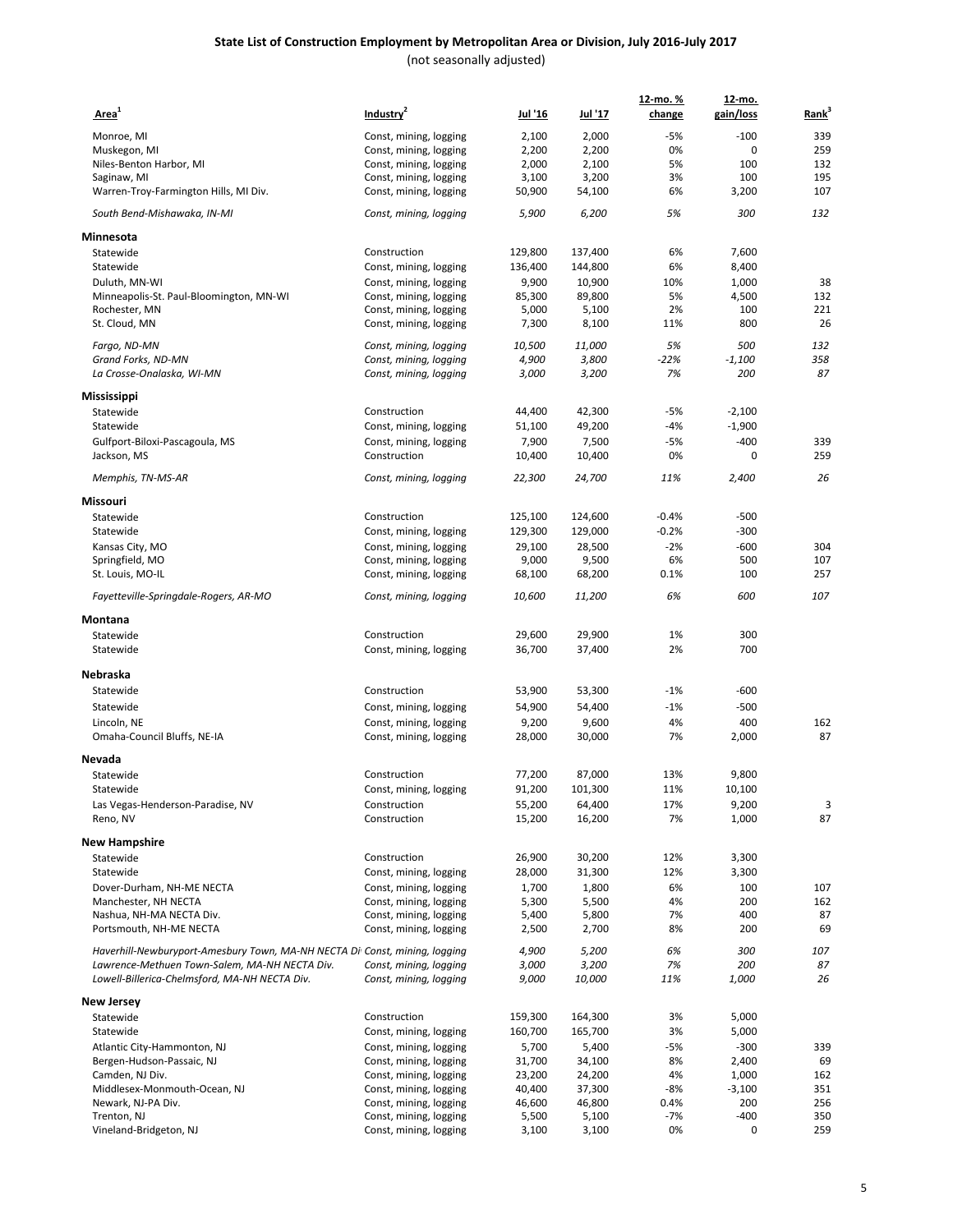| Area <sup>1</sup>                                       | Industry <sup>2</sup>                            | <u>Jul '16</u>   | Jul '17          | 12-mo. %<br>change | 12-mo.<br>gain/loss | Rank <sup>3</sup> |
|---------------------------------------------------------|--------------------------------------------------|------------------|------------------|--------------------|---------------------|-------------------|
| Allentown-Bethlehem-Easton, PA-NJ                       | Const, mining, logging                           | 14,000           | 14,100           | 1%                 | 100                 | 243               |
| Wilmington, DE-MD-NJ Div.                               | Const, mining, logging                           | 17,000           | 17,500           | 3%                 | 500                 | 195               |
|                                                         |                                                  |                  |                  |                    |                     |                   |
| <b>New Mexico</b>                                       | Construction                                     | 43,300           | 45,600           | 5%                 | 2,300               |                   |
| Statewide<br>Statewide                                  | Const, mining, logging                           | 62,600           | 64,500           | 3%                 | 1,900               |                   |
| Albuquerque, NM                                         | Const, mining, logging                           | 21,800           | 22,400           | 3%                 | 600                 | 195               |
| Las Cruces, NM                                          | Const, mining, logging                           | 4,000            | 3,900            | $-3%$              | $-100$              | 318               |
| Santa Fe, NM                                            | Const, mining, logging                           | 2,900            | 2,900            | 0%                 | 0                   | 259               |
|                                                         |                                                  |                  |                  |                    |                     |                   |
| <b>New York</b>                                         |                                                  |                  |                  |                    |                     |                   |
| Statewide                                               | Construction                                     | 392,900          | 398,900          | 2%                 | 6,000               |                   |
| Statewide                                               | Const, mining, logging                           | 398,400          | 404,400          | 2%                 | 6,000               |                   |
| Albany-Schenectady-Troy, NY                             | Const, mining, logging                           | 20,900           | 21,300           | 2%                 | 400                 | 221               |
| Binghamton, NY<br>Buffalo-Cheektowaga-Niagara Falls, NY | Const, mining, logging<br>Const, mining, logging | 4,600<br>23,600  | 4,800<br>23,100  | 4%<br>$-2%$        | 200<br>$-500$       | 162<br>304        |
| Dutchess County-Putnam County, NY Div.                  | Const, mining, logging                           | 8,300            | 9,000            | 8%                 | 700                 | 69                |
| Elmira, NY                                              | Const, mining, logging                           | 1,800            | 1,700            | -6%                | $-100$              | 346               |
| Glens Falls, NY                                         | Const, mining, logging                           | 2,600            | 2,700            | 4%                 | 100                 | 162               |
| Ithaca, NY                                              | Const, mining, logging                           | 1,400            | 1,400            | 0%                 | 0                   | 259               |
| Kingston, NY                                            | Const, mining, logging                           | 2,800            | 2,900            | 4%                 | 100                 | 162               |
| Nassau County-Suffolk County, NY Div.                   | Const, mining, logging                           | 80,900           | 82,000           | 1%                 | 1,100               | 243               |
| New York City, NY                                       | Const, mining, logging                           | 149,500          | 154,900          | 4%                 | 5,400               | 162               |
| Orange-Rockland-Westchester, NY<br>Rochester, NY        | Const, mining, logging                           | 41,000           | 39,300           | $-4%$<br>2%        | $-1,700$<br>500     | 328<br>221        |
| Syracuse, NY                                            | Construction<br>Const, mining, logging           | 21,500<br>14,400 | 22,000<br>14,400 | 0%                 | 0                   | 259               |
| Utica-Rome, NY                                          | Const, mining, logging                           | 3,700            | 4,000            | 8%                 | 300                 | 69                |
| Watertown-Fort Drum, NY                                 | Const, mining, logging                           | 2,000            | 1,900            | $-5%$              | $-100$              | 339               |
|                                                         |                                                  |                  |                  |                    |                     |                   |
| <b>North Carolina</b>                                   |                                                  |                  |                  |                    |                     |                   |
| Statewide                                               | Construction                                     | 204,400          | 201,700          | $-1%$              | $-2,700$            |                   |
| Statewide                                               | Const, mining, logging                           | 210,000          | 207,600          | $-1%$              | $-2,400$            |                   |
| Asheville, NC<br>Burlington, NC                         | Const, mining, logging                           | 8,300<br>2,600   | 8,600<br>2,700   | 4%<br>4%           | 300<br>100          | 162<br>162        |
| Charlotte-Concord-Gastonia, NC-SC                       | Const, mining, logging<br>Const, mining, logging | 62,400           | 64,600           | 4%                 | 2,200               | 162               |
| Durham-Chapel Hill, NC                                  | Const, mining, logging                           | 8,000            | 8,200            | 3%                 | 200                 | 195               |
| Fayetteville, NC                                        | Const, mining, logging                           | 4,600            | 4,500            | -2%                | $-100$              | 304               |
| Greensboro-High Point, NC                               | Const, mining, logging                           | 14,800           | 14,800           | 0%                 | 0                   | 259               |
| Greenville, NC                                          | Const, mining, logging                           | 3,200            | 3,200            | 0%                 | 0                   | 259               |
| Hickory-Lenoir-Morganton, NC                            | Const, mining, logging                           | 3,900            | 3,900            | 0%                 | 0                   | 259               |
| Raleigh, NC                                             | Const, mining, logging                           | 35,600           | 35,000           | $-2%$              | $-600$              | 304               |
| Rocky Mount, NC                                         | Const, mining, logging                           | 2,300            | 2,200            | $-4%$              | $-100$              | 328               |
| Wilmington, NC                                          | Const, mining, logging                           | 7,100            | 7,100            | 0%                 | 0                   | 259<br>107        |
| Winston-Salem, NC                                       | Const, mining, logging                           | 10,200           | 10,800           | 6%                 | 600                 |                   |
| Myrtle Beach-Conway-North Myrtle Beach, SC-NC           | Const, mining, logging                           | 9,000            | 9,900            | 10%                | 900                 | 38                |
| Virginia Beach-Norfolk-Newport News, VA-NC              | Const, mining, logging                           | 36,600           | 37,000           | 1%                 | 400                 | 243               |
| <b>North Dakota</b>                                     |                                                  |                  |                  |                    |                     |                   |
| Statewide                                               | Construction                                     | 36,900           | 37,000           | 0.3%               | 100                 |                   |
| Statewide                                               | Const, mining, logging                           | 51,500           | 55,900           | 9%                 | 4,400               |                   |
| Bismarck, ND                                            | Const, mining, logging                           | 5,600            | 6,000            | 7%                 | 400                 | 87                |
| Fargo, ND-MN                                            | Const, mining, logging                           | 10,500           | 11,000           | 5%                 | 500                 | 132               |
| Grand Forks, ND-MN                                      | Const, mining, logging                           | 4,900            | 3,800            | $-22%$             | $-1,100$            | 358               |
| Ohio                                                    |                                                  |                  |                  |                    |                     |                   |
| Statewide                                               | Construction                                     | 217,800          | 225,400          | 3%                 | 7,600               |                   |
| Statewide                                               | Const, mining, logging                           | 229,000          | 236,800          | 3%                 | 7,800               |                   |
| Akron, OH                                               | Const, mining, logging                           | 14,000           | 14,500           | 4%                 | 500                 | 162               |
| Canton-Massillon, OH                                    | Const, mining, logging                           | 9,100            | 9,200            | 1%                 | 100                 | 243               |
| Cincinnati, OH-KY-IN                                    | Const, mining, logging                           | 47,100           | 48,500           | 3%                 | 1,400               | 195               |
| Cleveland-Elyria, OH                                    | Const, mining, logging                           | 37,900           | 40,500           | 7%                 | 2,600               | 87                |
| Columbus, OH                                            | Const, mining, logging                           | 39,800           | 44,100           | 11%                | 4,300               | 26                |
| Dayton, OH                                              | Const, mining, logging                           | 12,900           | 13,300           | 3%                 | 400                 | 195               |
| Lima, OH                                                | Const, mining, logging                           | 2,000            | 2,100            | 5%                 | 100                 | 132               |
| Mansfield, OH                                           | Const, mining, logging                           | 2,300            | 2,400            | 4%                 | 100                 | 162               |
| Springfield, OH<br>Toledo, OH                           | Const, mining, logging                           | 1,300<br>14,900  | 1,300<br>14,400  | 0%<br>$-3%$        | 0<br>$-500$         | 259<br>318        |
| Weirton-Steubenville, WV-OH                             | Const, mining, logging<br>Const, mining, logging | 1,400            | 1,500            | 7%                 | 100                 | 87                |
| Youngstown-Warren-Boardman, OH-PA                       | Const, mining, logging                           | 9,900            | 10,100           | 2%                 | 200                 | 221               |
|                                                         |                                                  |                  |                  |                    |                     |                   |
| Huntington-Ashland, WV-KY-OH                            | Const, mining, logging                           | 8,100            | 7,600            | -6%                | $-500$              | 346               |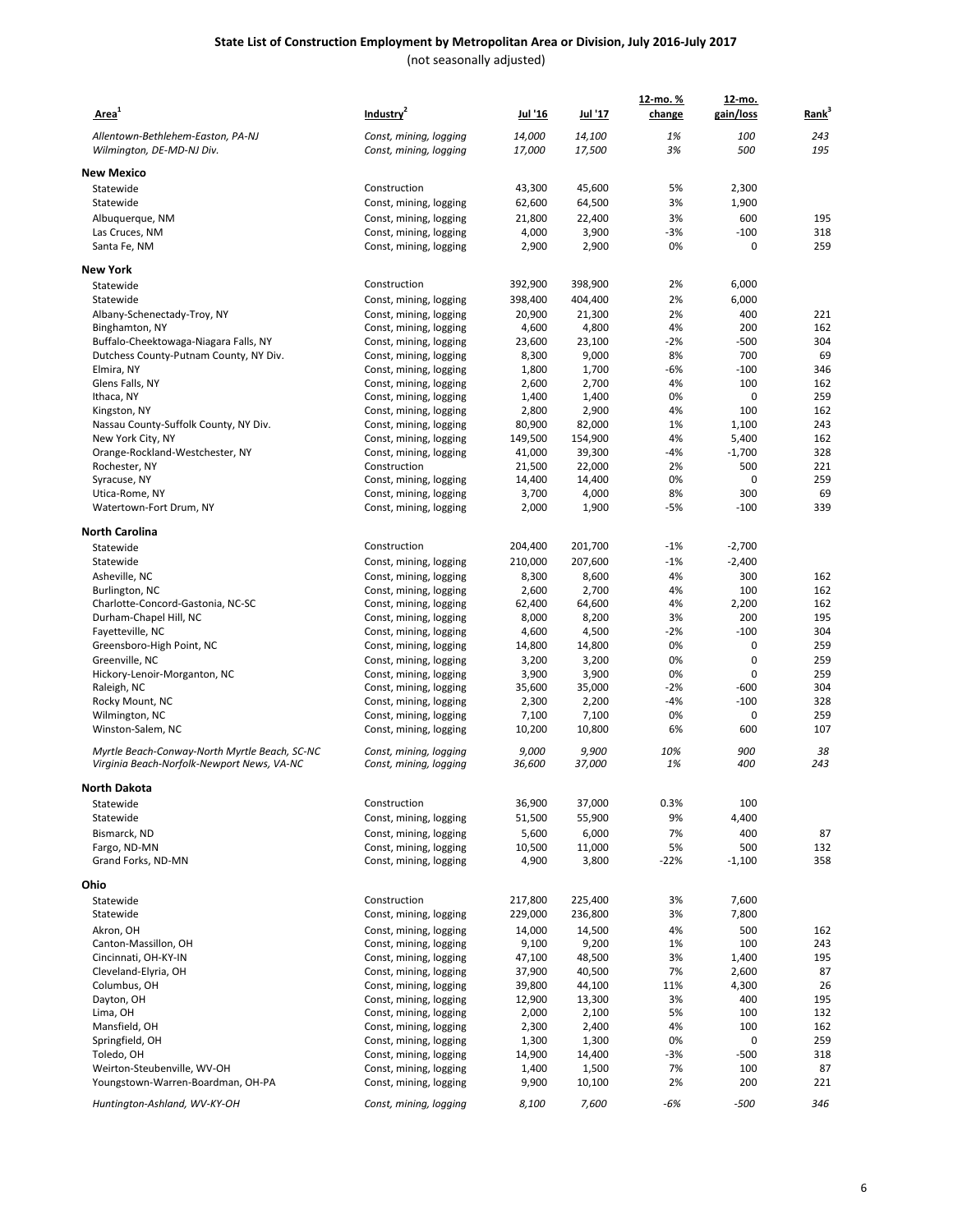| Area <sup>1</sup>                                                            | Industry <sup>2</sup>                            | Jul '16          | Jul '17          | 12-mo. %<br>change | <u>12-mo.</u><br>gain/loss | Rank <sup>3</sup> |
|------------------------------------------------------------------------------|--------------------------------------------------|------------------|------------------|--------------------|----------------------------|-------------------|
| Oklahoma                                                                     |                                                  |                  |                  |                    |                            |                   |
| Statewide                                                                    | Construction                                     | 78,600           | 83,800           | 7%                 | 5,200                      |                   |
| Statewide                                                                    | Const, mining, logging                           | 121,800          | 130,200          | 7%                 | 8,400                      |                   |
|                                                                              |                                                  |                  |                  |                    |                            |                   |
| Lawton, OK                                                                   | Const, mining, logging                           | 1,900            | 1,900            | 0%                 | 0                          | 259               |
| Oklahoma City, OK                                                            | Construction                                     | 29,600           | 29,100           | $-2%$              | $-500$                     | 304               |
| Tulsa, OK                                                                    | Construction                                     | 23,300           | 24,300           | 4%                 | 1,000                      | 162               |
| Fort Smith, AR-OK                                                            | Const, mining, logging                           | 5,600            | 5,400            | $-4%$              | $-200$                     | 328               |
| Oregon                                                                       | Construction                                     | 93,600           |                  | 12%                | 11,600                     |                   |
| Statewide                                                                    |                                                  |                  | 105,200          |                    |                            |                   |
| Statewide                                                                    | Const, mining, logging                           | 101,500          | 113,200          | 12%                | 11,700                     |                   |
| Albany, OR                                                                   | Construction                                     | 2,700            | 3,000            | 11%                | 300                        | 26                |
| Bend-Redmond, OR                                                             | Const, mining, logging                           | 6,300            | 6,900            | 10%                | 600                        | 38                |
| Corvallis, OR                                                                | Const, mining, logging                           | 1,300            | 1,300            | 0%                 | 0                          | 259               |
| Eugene, OR                                                                   | Construction                                     | 6,700            | 7,200            | 7%                 | 500                        | 87                |
| Grants Pass, OR                                                              | Construction                                     | 1,000            | 1,000            | 0%                 | 0                          | 259               |
| Medford, OR                                                                  | Construction                                     | 4,200            | 4,300            | 2%                 | 100                        | 221               |
| Portland-Vancouver-Hillsboro, OR-WA                                          | Construction                                     | 63,700           | 73,000           | 15%                | 9,300                      | 6                 |
| Salem, OR                                                                    | Construction                                     | 9,700            | 10,700           | 10%                | 1,000                      | 38                |
| Pennsylvania                                                                 |                                                  |                  |                  |                    |                            |                   |
| Statewide                                                                    | Construction                                     | 252,000          | 259,300          | 3%                 | 7,300                      |                   |
| Statewide                                                                    | Const, mining, logging                           | 276,500          | 283,500          | 3%                 | 7,000                      |                   |
| Allentown-Bethlehem-Easton, PA-NJ                                            | Const, mining, logging                           | 14,000           | 14,100           | 1%                 | 100                        | 243               |
| Altoona, PA                                                                  | Const, mining, logging                           | 3,100            | 3,100            | 0%                 | 0                          | 259               |
| Bloomsburg-Berwick, PA                                                       | Const, mining, logging                           | 1,200            | 1,100            | $-8%$              | $-100$                     | 351               |
| Chambersburg-Waynesboro, PA                                                  | Const, mining, logging                           | 2,200            | 2,300            | 5%                 | 100                        | 132               |
| Delaware County, PA                                                          | Const, mining, logging                           | 11,500           | 11,900           | 3%                 | 400                        | 195               |
| East Stroudsburg, PA                                                         | Const, mining, logging                           | 1,900            | 1,900            | 0%                 | 0                          | 259               |
| Erie, PA                                                                     | Const, mining, logging                           | 4,300            | 4,500            | 5%                 | 200                        | 132               |
| Gettysburg, PA                                                               | Const, mining, logging                           | 1,800            | 1,900            | 6%                 | 100                        | 107               |
| Harrisburg-Carlisle, PA                                                      | Const, mining, logging                           | 11,500           | 11,500           | 0%                 | 0                          | 259               |
| Johnstown, PA                                                                | Const, mining, logging                           | 2,200            | 2,100            | $-5%$              | $-100$                     | 339               |
| Lancaster, PA                                                                | Const, mining, logging                           | 16,800           | 17,500           | 4%                 | 700                        | 162               |
| Montgomery County-Bucks County-Chester County, PA Div Const, mining, logging |                                                  | 53,300           | 54,600           | 2%                 | 1,300                      | 221               |
| Philadelphia City, PA                                                        | Const, mining, logging                           | 12,500           | 12,700           | 2%                 | 200                        | 221               |
| Pittsburgh, PA                                                               | Construction                                     | 57,800           | 58,200           | 1%                 | 400                        | 243               |
| Reading, PA                                                                  | Const, mining, logging                           | 8,500            | 8,500            | 0%                 | 0                          | 259               |
| Scranton--Wilkes-Barre--Hazleton, PA                                         | Const, mining, logging                           | 10,300           | 10,500           | 2%                 | 200                        | 221               |
| York-Hanover, PA                                                             | Const, mining, logging                           | 12,100           | 11,900           | $-2%$              | $-200$                     | 304               |
| Newark, NJ-PA Div.                                                           | Const, mining, logging                           | 46,600           | 46,800           | 0.4%               | 200                        | 256               |
| Youngstown-Warren-Boardman, OH-PA                                            | Const, mining, logging                           | 9,900            | 10,100           | 2%                 | 200                        | 221               |
| Rhode Island                                                                 |                                                  |                  |                  |                    |                            |                   |
| Statewide                                                                    | Construction                                     | 19,400           | 21,700           | 12%                | 2,300                      |                   |
| Statewide                                                                    | Const, mining, logging                           | 19,600           | 21,900           | 12%                | 2,300                      |                   |
| Providence-Warwick, RI-MA NECTA                                              | Construction                                     | 24,500           | 26,700           | 9%                 | 2,200                      | 55                |
| Norwich-New London-Westerly, CT-RI NECTA                                     | Const, mining, logging                           | 4,400            | 4,500            | 2%                 | 100                        | 221               |
| <b>South Carolina</b>                                                        |                                                  |                  |                  |                    |                            |                   |
| Statewide                                                                    | Construction                                     | 95,800           | 100,100          | 4%                 | 4,300                      |                   |
| Statewide                                                                    | Const, mining, logging                           | 100,000          | 104,400          | 4%                 | 4,400                      |                   |
| Charleston-North Charleston, SC                                              | Const, mining, logging                           | 19,400           | 20,900           | 8%                 | 1,500                      | 69                |
| Columbia, SC                                                                 | Const, mining, logging                           | 16,600           | 17,100           | 3%                 | 500                        | 195               |
| Greenville-Anderson-Mauldin, SC                                              | Const, mining, logging                           | 18,800           | 20,400           | 9%                 | 1,600                      | 55                |
| Myrtle Beach-Conway-North Myrtle Beach, SC-NC                                | Const, mining, logging                           | 9,000            | 9,900            | 10%                | 900                        | 38                |
| Spartanburg, SC                                                              | Const, mining, logging                           | 6,700            | 6,700            | 0%                 | 0                          | 259               |
| Augusta-Richmond County, GA-SC<br>Charlotte-Concord-Gastonia, NC-SC          | Const, mining, logging<br>Const, mining, logging | 11,900<br>62,400 | 12,000<br>64,600 | 1%<br>4%           | 100<br>2,200               | 243<br>162        |
| South Dakota                                                                 |                                                  |                  |                  |                    |                            |                   |
| Statewide                                                                    | Construction                                     | 26,600           | 25,100           | -6%                | $-1,500$                   |                   |
| Statewide                                                                    |                                                  |                  |                  |                    |                            |                   |
|                                                                              | Const, mining, logging                           | 27,600           | 26,200           | -5%                | $-1,400$                   |                   |
| Rapid City, SD<br>Sioux Falls, SD                                            | Const, mining, logging<br>Const, mining, logging | 5,300<br>9,300   | 5,300<br>9,100   | 0%<br>$-2%$        | 0<br>$-200$                | 259<br>304        |
| Tennessee                                                                    |                                                  |                  |                  |                    |                            |                   |
| Statewide                                                                    | Construction                                     | 117,100          | 122,300          | 4%                 | 5,200                      |                   |
| Statewide                                                                    | Const, mining, logging                           | 121,100          | 126,700          | 5%                 | 5,600                      |                   |
| Chattanooga, TN-GA                                                           | Const, mining, logging                           | 10,200           | 10,400           | 2%                 | 200                        | 221               |
|                                                                              |                                                  |                  |                  |                    |                            |                   |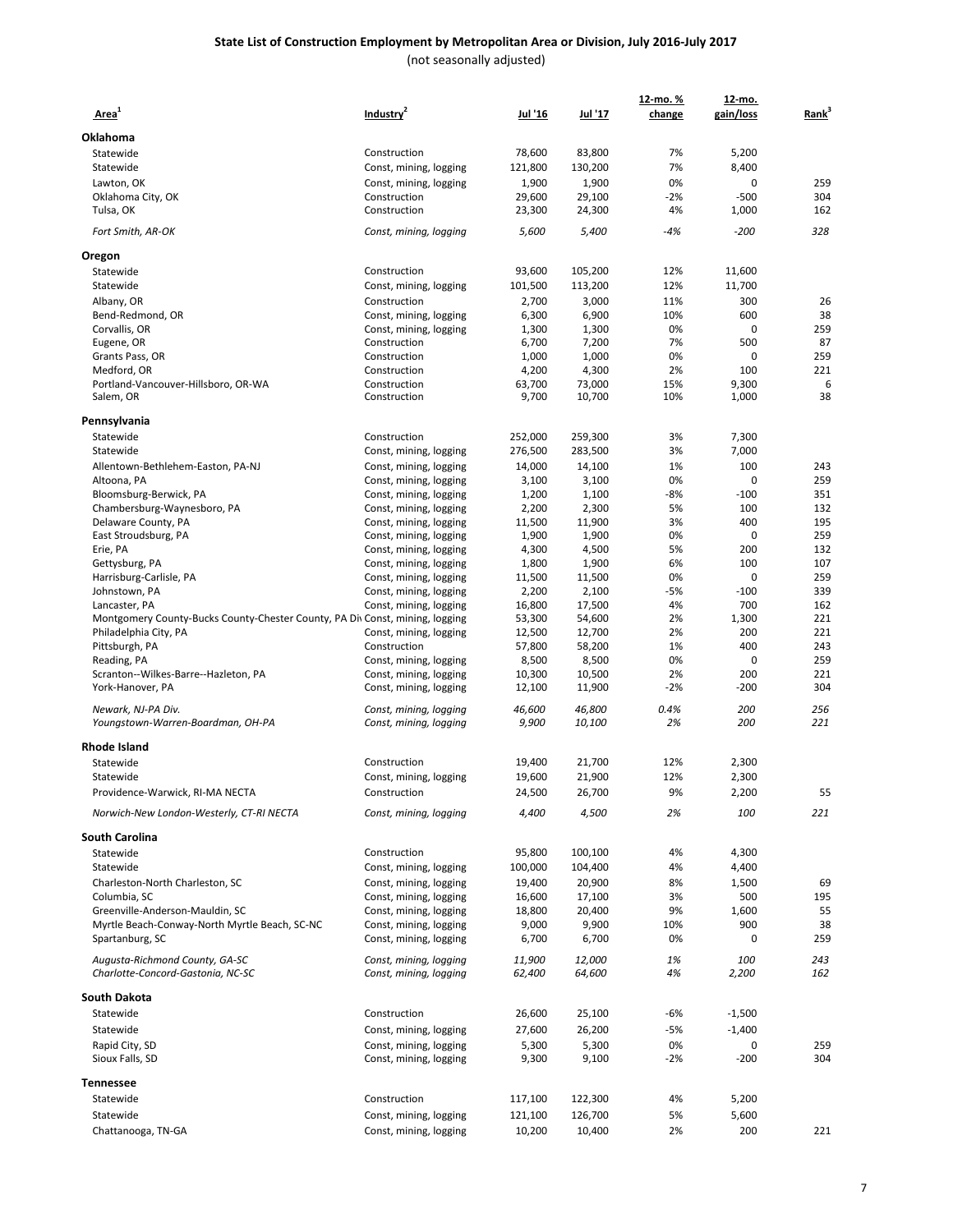| Area <sup>1</sup>                                  | Industry <sup>2</sup>                            | Jul '16         | Jul '17         | 12-mo.%<br>change | <u>12-mo.</u><br>gain/loss | Rank <sup>3</sup> |
|----------------------------------------------------|--------------------------------------------------|-----------------|-----------------|-------------------|----------------------------|-------------------|
| Clarksville, TN-KY                                 |                                                  |                 | 3,000           | $-3%$             | $-100$                     | 318               |
|                                                    | Const, mining, logging                           | 3,100           |                 | 0%                | 0                          | 259               |
| Cleveland, TN                                      | Const, mining, logging                           | 1,700           | 1,700           | 3%                | 100                        | 195               |
| Jackson, TN                                        | Const, mining, logging                           | 2,900           | 3,000<br>2,200  | $-4%$             | $-100$                     | 328               |
| Johnson City, TN                                   | Const, mining, logging                           | 2,300           |                 | 1%                | 100                        | 243               |
| Kingsport-Bristol-Bristol, TN-VA<br>Knoxville, TN  | Const, mining, logging                           | 7,200           | 7,300           | $-6%$             |                            |                   |
|                                                    | Const, mining, logging                           | 17,800          | 16,800          |                   | $-1,000$                   | 346               |
| Memphis, TN-MS-AR                                  | Const, mining, logging                           | 22,300          | 24,700          | 11%               | 2,400                      | 26                |
| Morristown, TN                                     | Const, mining, logging                           | 2,000           | 2,000           | 0%<br>8%          | 0                          | 259<br>69         |
| Nashville-Davidson--Murfreesboro--Franklin, TN     | Const, mining, logging                           | 40,900          | 44,200          |                   | 3,300                      |                   |
| <b>Texas</b>                                       | Construction                                     | 706,600         |                 |                   |                            |                   |
| Statewide                                          |                                                  |                 | 714,600         | 1%                | 8,000                      |                   |
| Statewide                                          | Const, mining, logging                           | 923,000         | 956,300         | 4%                | 33,300                     |                   |
| Abilene, TX                                        | Const, mining, logging                           | 4,500           | 4,300           | $-4%$             | $-200$                     | 328               |
| Amarillo, TX                                       | Const, mining, logging                           | 7,100           | 7,400           | 4%                | 300                        | 162               |
| Austin-Round Rock, TX                              | Const, mining, logging                           | 60,000          | 64,200          | 7%                | 4,200                      | 87                |
| Beaumont-Port Arthur, TX                           | Const, mining, logging                           | 18,100          | 19,000          | 5%                | 900                        | 132               |
| Brownsville-Harlingen, TX                          | Const, mining, logging                           | 3,100           | 3,500           | 13%               | 400                        | 13                |
| College Station-Bryan, TX                          | Const, mining, logging                           | 7,200           | 7,500           | 4%                | 300                        | 162               |
| Corpus Christi, TX                                 | Const, mining, logging                           | 21,600          | 22,900          | 6%                | 1,300                      | 107               |
| Dallas-Plano-Irving, TX Div.                       | Const, mining, logging                           | 135,800         | 136,900         | 1%                | 1,100                      | 243               |
| El Paso, TX                                        | Const, mining, logging                           | 15,200          | 15,900          | 5%                | 700                        | 132               |
| Fort Worth-Arlington, TX Div.                      | Const, mining, logging                           | 70,900          | 72,300          | 2%                | 1,400                      | 221               |
| Houston-The Woodlands-Sugar Land, TX               | Construction                                     | 218,400         | 210,100         | $-4%$             | $-8,300$                   | 328               |
| Killeen-Temple, TX                                 | Const, mining, logging                           | 9,500           | 10,900          | 15%               | 1,400                      | 6                 |
| Laredo, TX                                         | Const, mining, logging                           | 3,400           | 3,400           | 0%                | 0                          | 259               |
| Longview, TX                                       | Const, mining, logging                           | 14,700          | 14,600          | $-1%$             | $-100$                     | 301               |
| Lubbock, TX                                        | Const, mining, logging                           | 7,300           | 7,600           | 4%                | 300                        | 162               |
| McAllen-Edinburg-Mission, TX                       | Const, mining, logging                           | 7,900           | 8,300           | 5%                | 400                        | 132               |
| Midland, TX                                        | Const, mining, logging                           | 23,200          | 25,300          | 9%                | 2,100                      | 55                |
| Odessa, TX                                         | Const, mining, logging                           | 14,600          | 14,900          | 2%                | 300                        | 221               |
| San Angelo, TX                                     | Const, mining, logging                           | 4,000           | 4,200           | 5%                | 200                        | 132               |
| San Antonio-New Braunfels, TX                      | Construction                                     | 52,000          | 55,800          | 7%                | 3,800                      | 87                |
| Sherman-Denison, TX                                | Const, mining, logging                           | 2,900           | 3,200           | 10%               | 300                        | 38                |
| Texarkana, TX-AR                                   | Const, mining, logging                           | 2,700           | 2,800           | 4%                | 100                        | 162               |
| Tyler, TX                                          | Const, mining, logging                           | 6,000           | 6,300           | 5%                | 300                        | 132               |
| Victoria, TX                                       | Const, mining, logging                           | 4,400           | 4,300           | $-2%$             | $-100$                     | 304               |
| Waco, TX                                           | Const, mining, logging                           | 7,400           | 7,600           | 3%                | 200                        | 195               |
| Wichita Falls, TX                                  | Const, mining, logging                           | 3,100           | 3,000           | $-3%$             | $-100$                     | 318               |
| Utah                                               |                                                  |                 |                 |                   |                            |                   |
| Statewide                                          | Construction                                     | 94,800          | 101,700         | 7%                | 6,900                      |                   |
| Statewide                                          | Const, mining, logging                           | 103,400         | 109,800         | 6%                | 6,400                      |                   |
| Logan, UT-ID                                       | Const, mining, logging                           | 2,900           | 3,000           | 3%                | 100                        | 195               |
| Ogden-Clearfield, UT                               | Const, mining, logging                           | 18,800          | 19,400          | 3%                | 600                        | 195               |
| Provo-Orem, UT                                     | Const, mining, logging                           | 22,600          | 24,700          | 9%                | 2,100                      | 55                |
| Salt Lake City, UT                                 | Const, mining, logging                           | 40,100          | 43,100          | 7%                | 3,000                      | 87                |
| St. George, UT                                     | Const, mining, logging                           | 6,100           | 6,700           | 10%               | 600                        | 38                |
| Vermont                                            |                                                  |                 |                 |                   |                            |                   |
| Statewide                                          | Construction                                     | 17,000          | 16,700          | $-2%$             | $-300$                     |                   |
|                                                    |                                                  |                 |                 |                   |                            |                   |
| Statewide<br>Burlington-South Burlington, VT NECTA | Const, mining, logging<br>Const, mining, logging | 17,900<br>6,400 | 17,600<br>6,000 | $-2%$<br>$-6%$    | $-300$<br>$-400$           | 346               |
|                                                    |                                                  |                 |                 |                   |                            |                   |
| Virginia                                           |                                                  |                 |                 |                   |                            |                   |
| Statewide                                          | Construction                                     | 191,400         | 196,900         | 3%                | 5,500                      |                   |
| Statewide                                          | Const, mining, logging                           | 199,300         | 204,600         | 3%                | 5,300                      |                   |
| Charlottesville, VA                                | Const, mining, logging                           | 5,700           | 6,000           | 5%                | 300                        | 132               |
| Lynchburg, VA                                      | Const, mining, logging                           | 6,000           | 5,900           | $-2%$             | $-100$                     | 304               |
| Northern Virginia, VA                              | Const, mining, logging                           | 72,900          | 76,700          | 5%                | 3,800                      | 132               |
| Richmond, VA                                       | Const, mining, logging                           | 37,700          | 40,600          | 8%                | 2,900                      | 69                |
| Roanoke, VA                                        | Const, mining, logging                           | 9,500           | 9,700           | 2%                | 200                        | 221               |
| Virginia Beach-Norfolk-Newport News, VA-NC         | Const, mining, logging                           | 36,600          | 37,000          | 1%                | 400                        | 243               |
| Kingsport-Bristol-Bristol, TN-VA                   | Const, mining, logging                           | 7,200           | 7,300           | 1%                | 100                        | 243               |
| Washington                                         |                                                  |                 |                 |                   |                            |                   |
| Statewide                                          | Construction                                     | 193,000         | 201,800         | 5%                | 8,800                      |                   |
| Statewide                                          | Const, mining, logging                           | 199,500         | 208,600         | 5%                | 9,100                      |                   |
| Bellingham, WA                                     | Const, mining, logging                           | 7,000           | 7,400           | 6%                | 400                        | 107               |
| Bremerton-Silverdale, WA                           | Const, mining, logging                           | 4,500           | 4,500           | 0%                | 0                          | 259               |
| Kennewick-Richland, WA                             | Const, mining, logging                           | 7,600           | 8,000           | 5%                | 400                        | 132               |
| Longview, WA                                       | Const, mining, logging                           | 3,300           | 3,400           | 3%                | 100                        | 195               |
| Mount Vernon-Anacortes, WA                         | Const, mining, logging                           | 3,800           | 4,100           | 8%                | 300                        | 69                |
|                                                    |                                                  |                 |                 |                   |                            |                   |